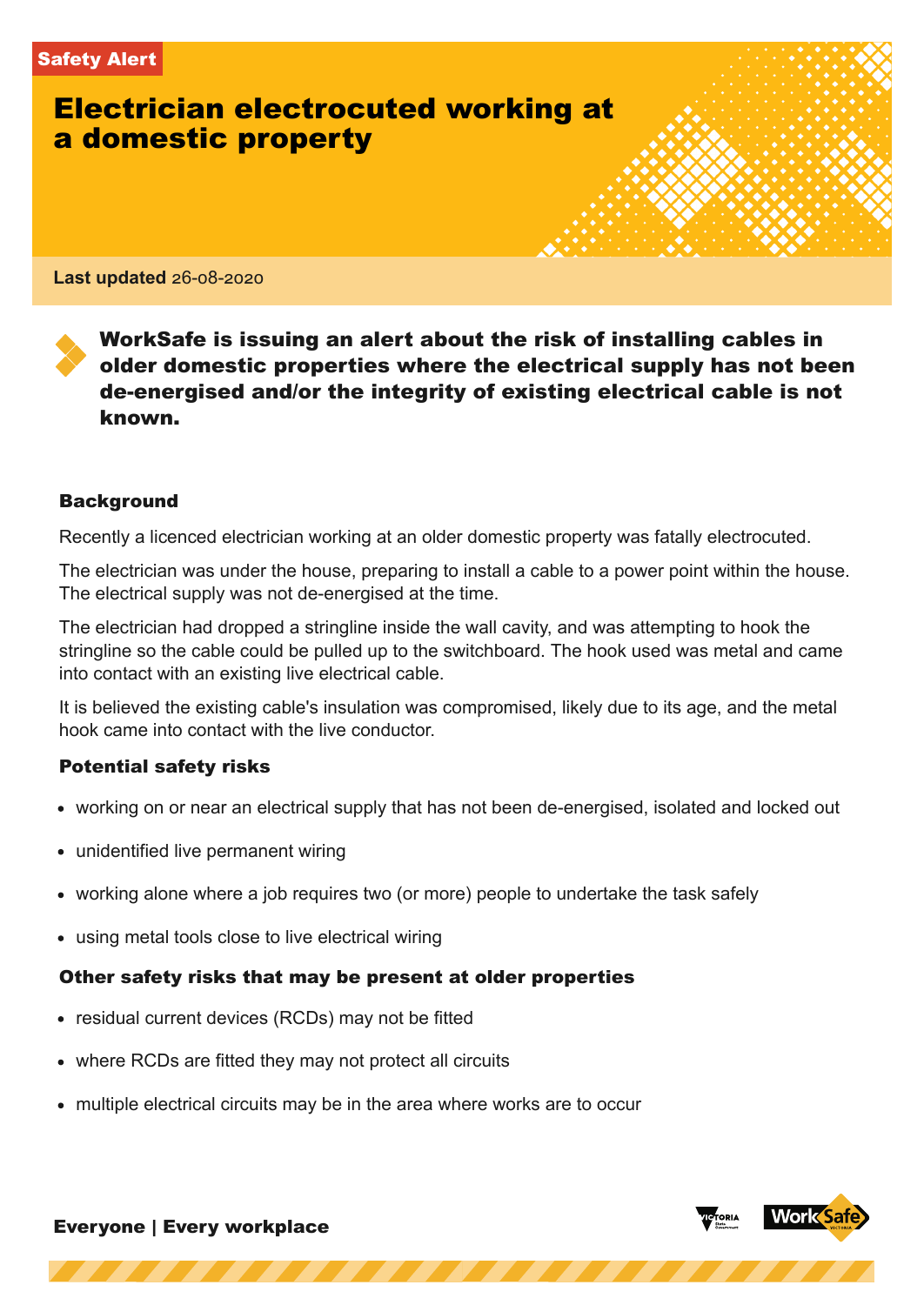- contacting deteriorated, brittle or poorly installed live wiring
	- existing faults to earth wiring may be present

## Recommended ways to control risks

. **Develop a safe work method statement (SWMS)** for the electrical work.

Electrical installation work is high risk construction work (HRCW) when it is conducted on or near energised electrical installations or services.

An employer or self-employed person must prepare a SWMS for high risk construction work (HRCW) before the work commences. The work must be performed in accordance with the SWMS. If the HRCW changes or if there is an indication that control measures are not adequately controlling the risks, the SWMS must be reviewed and, if necessary, revised.

Note: The preparation of a SWMS meets the AS/NZS 4836 'Safe working on or near low-voltage electrical installations and equipment' requirement to carry out an assessment of risks that have the potential to cause harm or damage at the work site.

- . **Identify and assess** the scope of works and assess the work area for electrical cables. Visually check the work area for any cables to ensure they appear to be in good condition and that there are no exposed connections or cables.
- . **De-energise the installation or part of the installation** to eliminate the risk of an electrical shock, for example by removing the electricity service fuse. The removal and replacement of the service fuse should be done in accordance with Energy Safe Victoria (ESV) guidelines.
- . **Use appropriate signage** Once the service fuse is removed, lock out/tag out the main switch(es) or isolation devices.
- . **Verify the installation is de-energised** Treat the electrical installation as energised until testing confirms that de-energisation has been achieved. If the de-energised installation is left unattended, it is recommended that it is re-tested to ensure it is still de-energised before recommencing work.
- . **Use a safe system of work** Safe systems of work should be developed and followed along with risk controls, to reduce the risk to people undertaking:
	- o removal and replacement of the service fuse
	- $\circ$  lock out and tag out of the main switch(es) and isolation points
	- verification of de-energisation process

# Legal Duties

Under the Occupational Health and Safety Act, employers must:

- so far as is reasonably practicable, provide and maintain a working environment that is safe and without risks to the health of employees and independent contractors
- provide or maintain plant or systems of work that are safe and without risks to health, so far as is reasonably practicable

https://www.worksafe.vic.gov.au/pdf/safety-alerts/electrician-electrocuted-working-domestic-property 2/3



Everyone | Every workplace